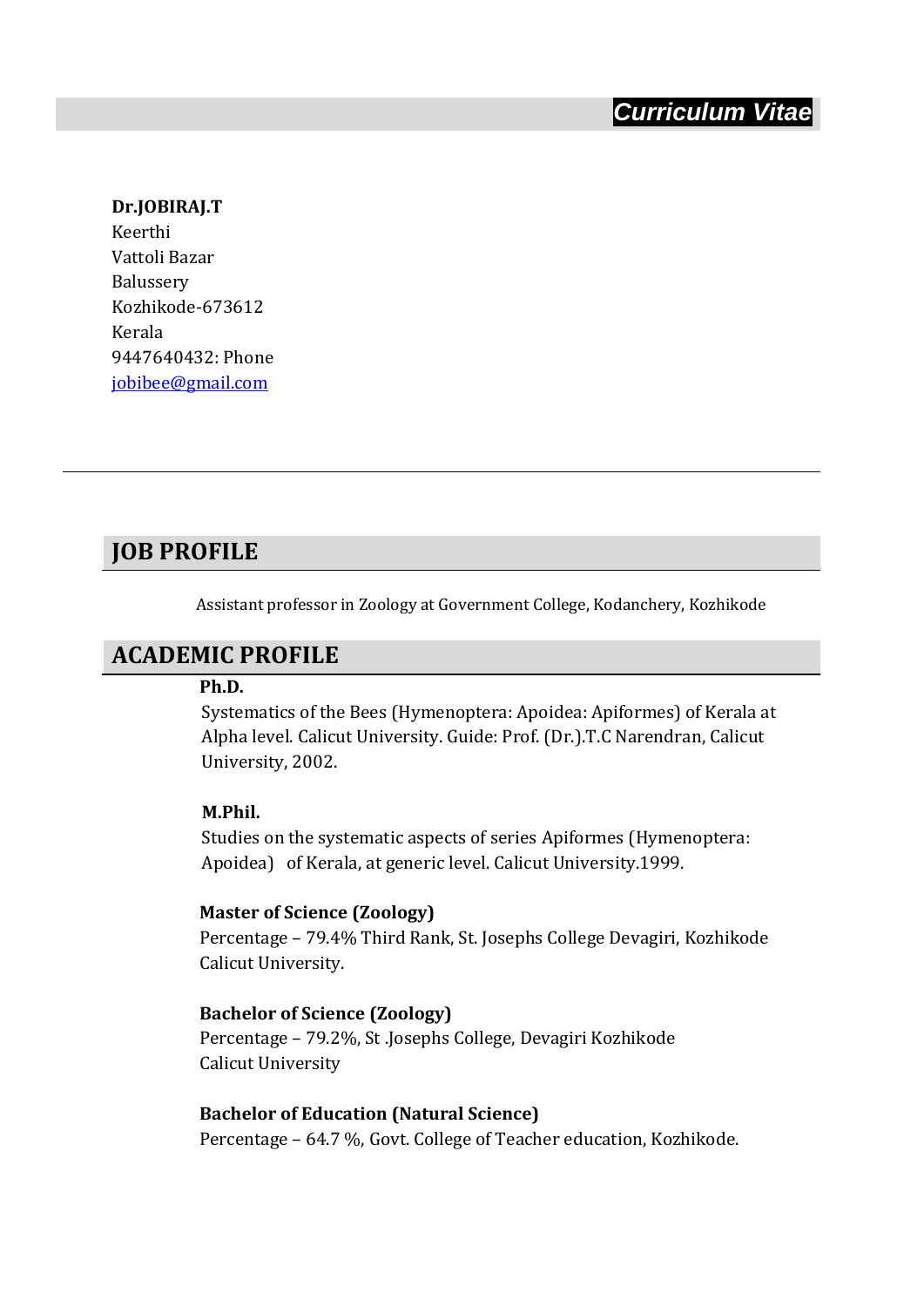# **ADDITIONAL QUALIFICATION**

 **SET 2000**, **Lectureship 1998** 

### **RESEARCH EXPERIENCE**

- Worked as **Research Fellow** under Dr.T.C. Narendran in the Department of Zoology, University of Calicut (3 Years).
- Worked as a visiting **Post –Doctoral Fellow** of Ashoka trust for Research in Ecology and Environment (ATREE), Bangalore (2006 – 2008) under Dr. Priyadarshanan Dharma Rajan.
- Working as **Research Supervisor** under Bharathiar University. (Three research scholar submitted their Thesis)
- Working as **Research Supervisor** under Calicut University (Two research scholar doing their research).

## **TEACHING EXPERIENCE**

- Assistant Professor in Zoology 10 years( **2011** onwards, 7/7/2011)
- Higher Secondary School Teacher (Zoology) 10 years( **2000-2011**)

## **PERSONAL PROFILE**

- Father and Mother : Sreedharan T .K and Sarojini.T
- Gender : Male
- Nationality : Indian
- Religion and caste : Hindu Thiyya

# **SEMINARS , WOKSHOPS,CLASSES ,ORIENTATION COURSES ,REFRESHER COURSES Etc. ATTENDED (2011 onwards )**

1. Presented a paper on Biodiversity conservation held at GHSS Koduvally as a part of National Environment Awareness Campaign on 26-11-2012.

2. Resource person for Faculty Development programme for Higher Secondary School Teachers at Govt. HSS Meenangadi on 25-1-2012.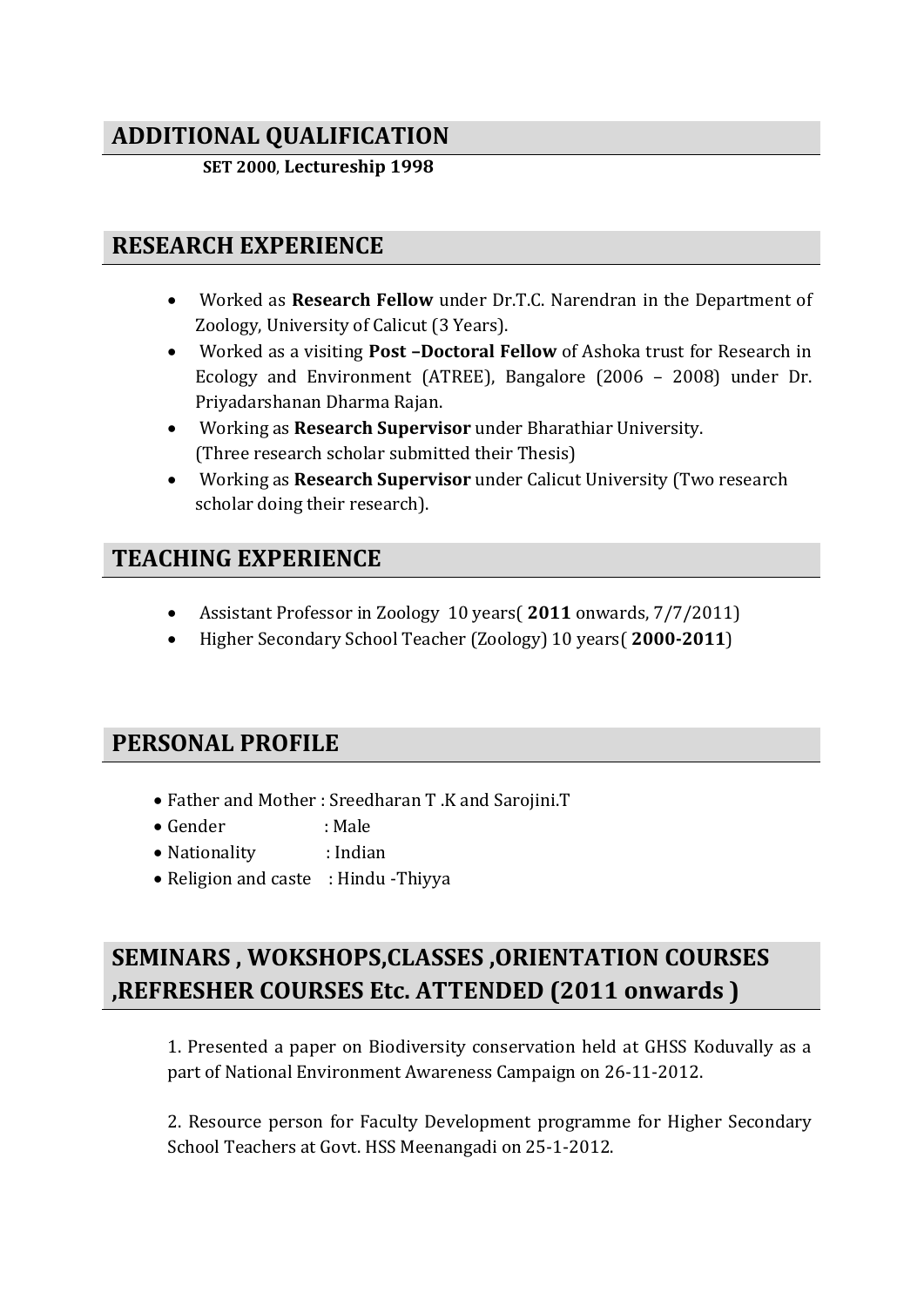3. Participant in Three Day Nature Camp held at Forest Dormitory Wayanad Wild Life Sanctuary conducted by Wild Division Sulthan Bathery from 09-12-2014 to 11-12-2014.

4. External Examiner for Ph.D. Qualifying Viva-Voce examination held at MG University on 10-12-2012.

5. Participant of National Seminar cum Workshop for developing e-Contents on Bioinformatics held at University of Calicut on 08-08-2012 & 09-08-2014.

6. Participant in National seminar on Higher Education Policies: Prospects and Challenges held at Tagore Centenary Hall, Kozhikode on 08-03-2013.

7. Participant in Three Day Nature Camp held at Forest Dormitory Mukkali under Bhavani Range from 13-12-2013 to 15-12-2013.

8. Participant in National Seminar on" Entomology: Changing Perceptions "organized by the Post Graduate Department of Zoology, Government College Madappally on22-11-2013.

9. Participant in One Day Workshop for Internal Mentors of Walk with Scholar Programme of Collegiate Education, Govt. of Kerala held at Govt. College for Women, Trivandrum on 10-12-2013.

10. Participant in the Orientation Programme conducted by the UGC-Academic Staff College from 04-07-2013 to 31-07-2013.

11. Participant in the Orientation course for Programme Officers of the NSS organized by Training Centre at Rajagiri College of Social Sciences, Kalamassery, from 23-10-2013 to 29-10-2013.

12. Member organizing committee of the Two Day Workshop on Recent Trends in Biodiversity Documentation organized by the Department of Zoology Government College Kodanchery held on 12th &13th February 2013.

13. Coordinator of the One Day Seminar on Changing Perspectives in Taxonomy and Systematics organized by the Department of Zoology on 08-10-2014.

14. Resource Person for UGC sponsored Two Day Seminar organized by P G Department of Zoology, PSMO College Thirurangadi on Apiculture –Procedures, Methods and Scope on 04-03-2013 to 05-03-2013.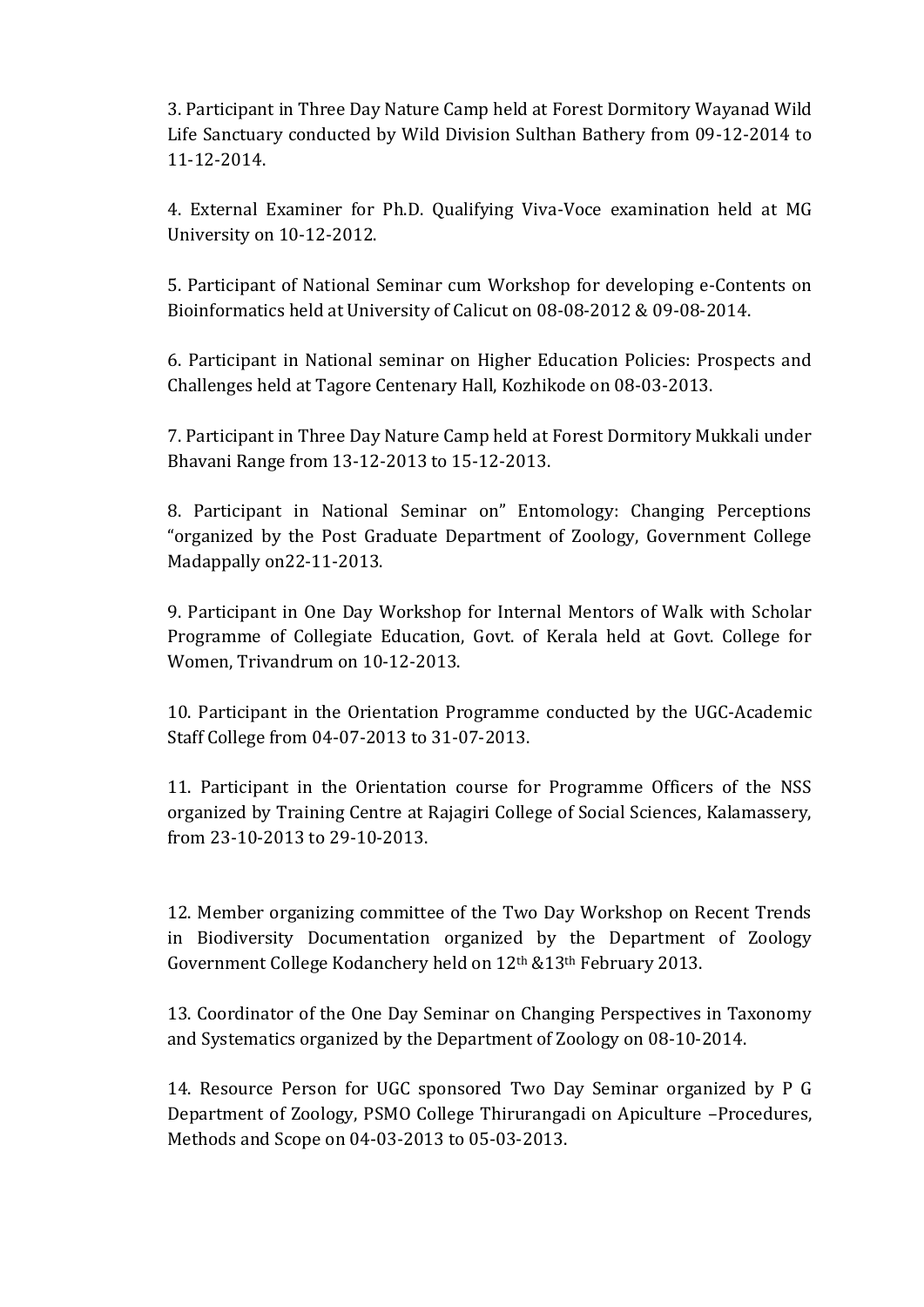15. Participant in the National Seminar on Changing Contours of Higher Education at Chithra Community Hall, Pattambi on 07-03-2014 in connection with 56th State Conference of AKGCT.

16. Conducted Classes on Environmental Science and Disaster management under the Visiting Faculty Scheme at Govt. Women's Polytechnic College on 21- 02-2014.

17. Member organizing Committee of Two Day nature Camp "Back to Nature" organized by the Department of Zoology jointly with SOOCHIMUKHI Nature club on 21st and 22nd October 2014 at Government College Kodanchery.

18. Member organizing Committee of Two Day nature Camp "Back to Nature" organized by the Department of Zoology jointly with SOOCHIMUKHI Nature club on 15st and 16nd October 2016 at Government College Kodanchery.

19. **Conducted Classes on Environmental Science** and Disaster management under the Visiting Faculty Scheme at Govt. Women's Polytechnic College on 12- 03-2015.

20. **Presented a paper** entitle Diversity of Butterflies of Malabar Wild Life Sanctuary in the UGC sponsored two day National seminar on Biodiversity held on 15 and 16 January 2015 at Providence women's College.

21. Participated on day programme a day with butterflies organized by the MNHS with Koodu Magazine, on 10 th May 2014.

22. Participated on day seminar on Higher education in the Neo-Liberal Era organized by IQAC, Government College Kodanchery on 24 Feb 2015.

23. Participated in a state level Mind designing **workshop** organized by national service scheme Farook College on 21 July 2015 at Farook College.

24. Participated in the **one day National seminar** on Environmental protection and sustainable Issues and concerns development: organized by Department of zoology, Government College Kodanchery on 10 Feb 2015.

25. Participated in **the two day National seminar** on Interpersonal Relationships: organized by Department of Languages, Government College Kodanchery on 26 and 27 Feb 2015.

26. Participated in the one day **National seminar** on Environmental protection and sustainable Issues and concerns development: organized by Department of zoology, Government College Kodanchery on 10 Feb 2015.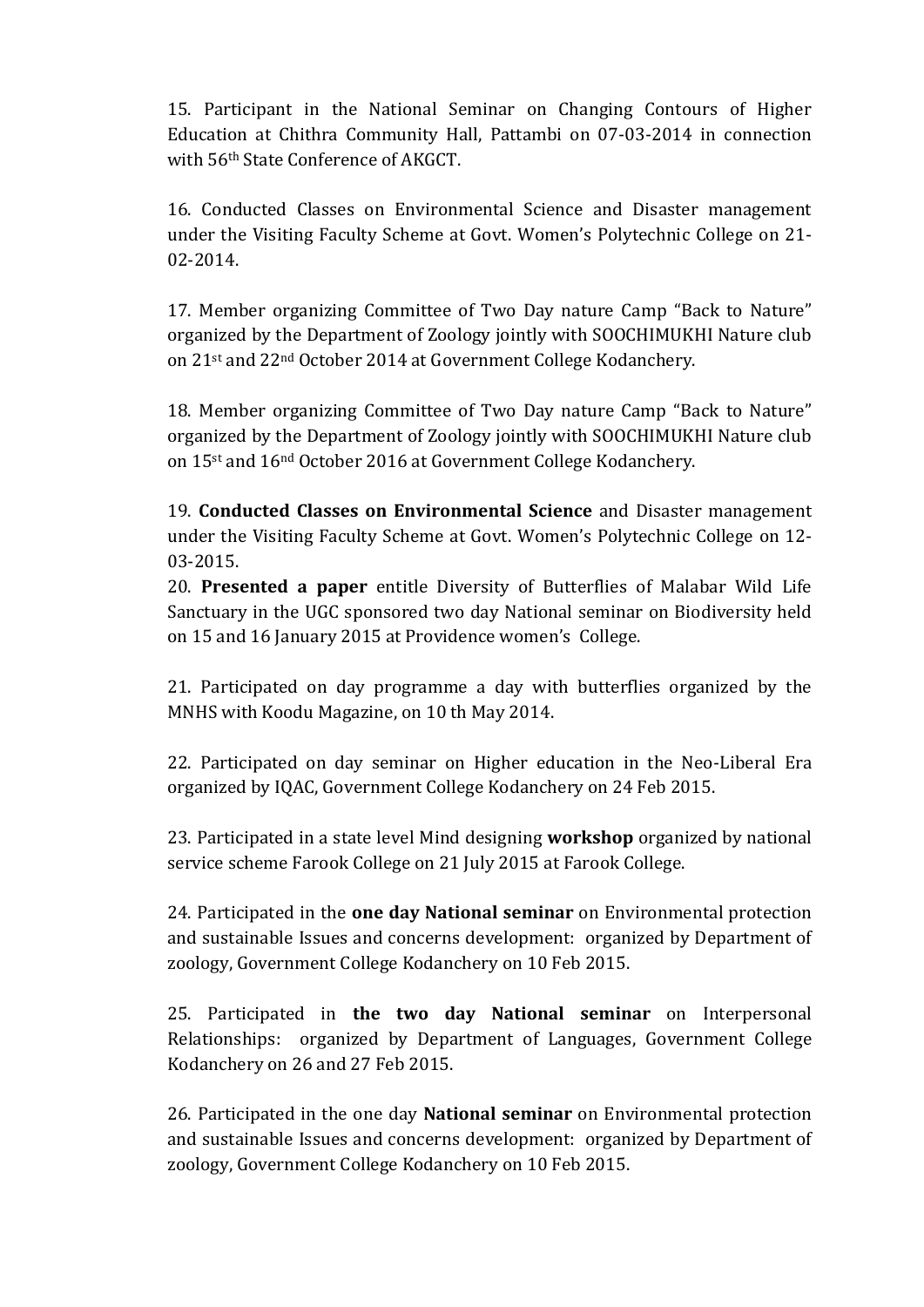25. Participated in the **two day Inter National seminar** on recent trends in Physics organized by Department of zoology, Government College Kodanchery on 15, 16 Jan 2015.

26. Participated and **delivered two lectures** and led the taxonomy classes in Indian Bee Course during **10-14 August 2015** at Central University of Kerala.

27. Participated and **Presented a paper** in two day National Workshop on Identification of Bees, Wasps, Bugs and Beetles of South Western Ghats: organized by Department of zoology, Malabar Christian College on 27-28 Feb 2015.

28. Participated in orientation program for teachers in maximizing awareness **(OPTIMA)** organized the Directorate of Collegiate Education, Tvm from **13/10/2015 to 17/10/2015** at Loyola college of Social sciences.

29. Participated in the **two day National Workshop** on Virtual biology lab: technological alternatives for animal dissection in basic zoological learning and the grand confluence: an interdisciplinary dialogue between life sciences and Literature organized by Department of zoology, Government college Madappally on 3 and 4 Dec 2015.

30. Programme Officer N.S.S of Government College Kodanchery from **04.07.2013 to 03.07.2016.**

31. Attended the capacity building residential workshop for coordinators of scholar support programme on 31/11/ 2016 and 4/11/2016 held at Scio religious center, Malaparamba, Kozhikode.

32. Participated in the Inter disciplinary **Refresher course** (environmental sciences) conducted from 01/12/2016 to 21/12/2016 at UGC HRDC, Pondicherry University.

33. Participant in the National Seminar on Commercialization of Higher education in India at Tirur on 17-03-2017 in connection with 59th State Conference of AKGCT.

34. Participated in the state level training programme for faculties in charge of BMC held at VJT hall, Thiruvananthapuram on 16.09.2017.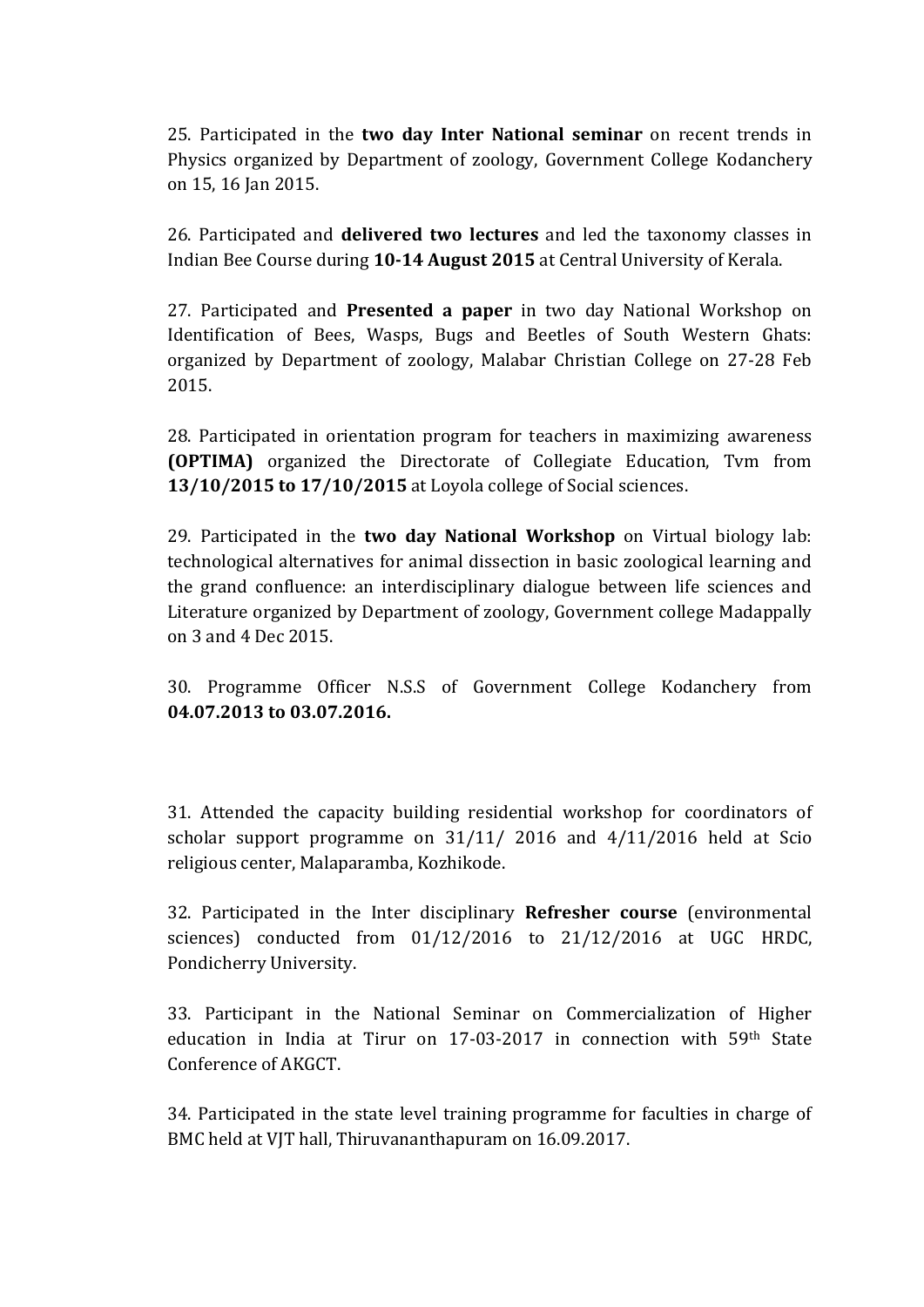35. Participant in the **Seminar** on Revised accreditation frame work of NAAC organized by IQAC sponsored by directorate of collegiate education, Govt. of Kerala on seventh October 2017.

36. Participated in the **National seminar** organized by the Department of Botany, Government arts and Science College, Kozhikode on 26th and 27th September 2018, sponsored by the DEC, Tvm.

37. Participated in the **two day National work shop on Bioinformatics** organized by the Department of Zoology, SNGS Government Sanskrit College, Pattambi on 6th and 7th December 2017, sponsored by the DEC, Tvm.

38. Participated in the **National seminar on Vector –borne diseases: challenges and hopes** organized by the Department of Zoology, Government College, Madappally, Kozhikode on 19th and 20th December 2017, sponsored by the DEC, Tvm.

39. **Presented an invited talk** on systematics of Bees at the Department of Zoology at MES College, Mampad on 23th January 2018.

40. Attended two day DBT and UGC sponsored **workshop** on Basic Bioinformatics on 20th and 21st March 2018 organized by Department of Zoology ,St. Josephs College Devagiri ,Kozhikode and Bioinformatics center, ICAR,IISR, Kozhikode.

41. Attended two day **Training programme** for the Faculty in charge of North zone Bhoomithrasena clubs on 26th and 27th July 2018 organized by Directorate of environment and climate change at MSSRF, Wayanad.

42. Participated in the **two day National seminar** on Life after the Deluge: Impact of the recent flood on the wild life of Kerala, organized by the Department of Zoology, Government arts and Science College, Kozhikode on 30th and 31st October 2018, sponsored by the DEC, Tvm.

43. **Participated as Resource person** in the National seminar on Insects and Environment sponsored by directorate of collegiate education, Govt .of Kerala held at the Department of Zoology, Government Brennen College Thalassery on 7th and 8th November, 2018.

44. Acted as **Convener** of National seminar on climate change and biodiversity organized by the Department of Zoology, Government College Kodanchery held on 21st and 22nd November 2018.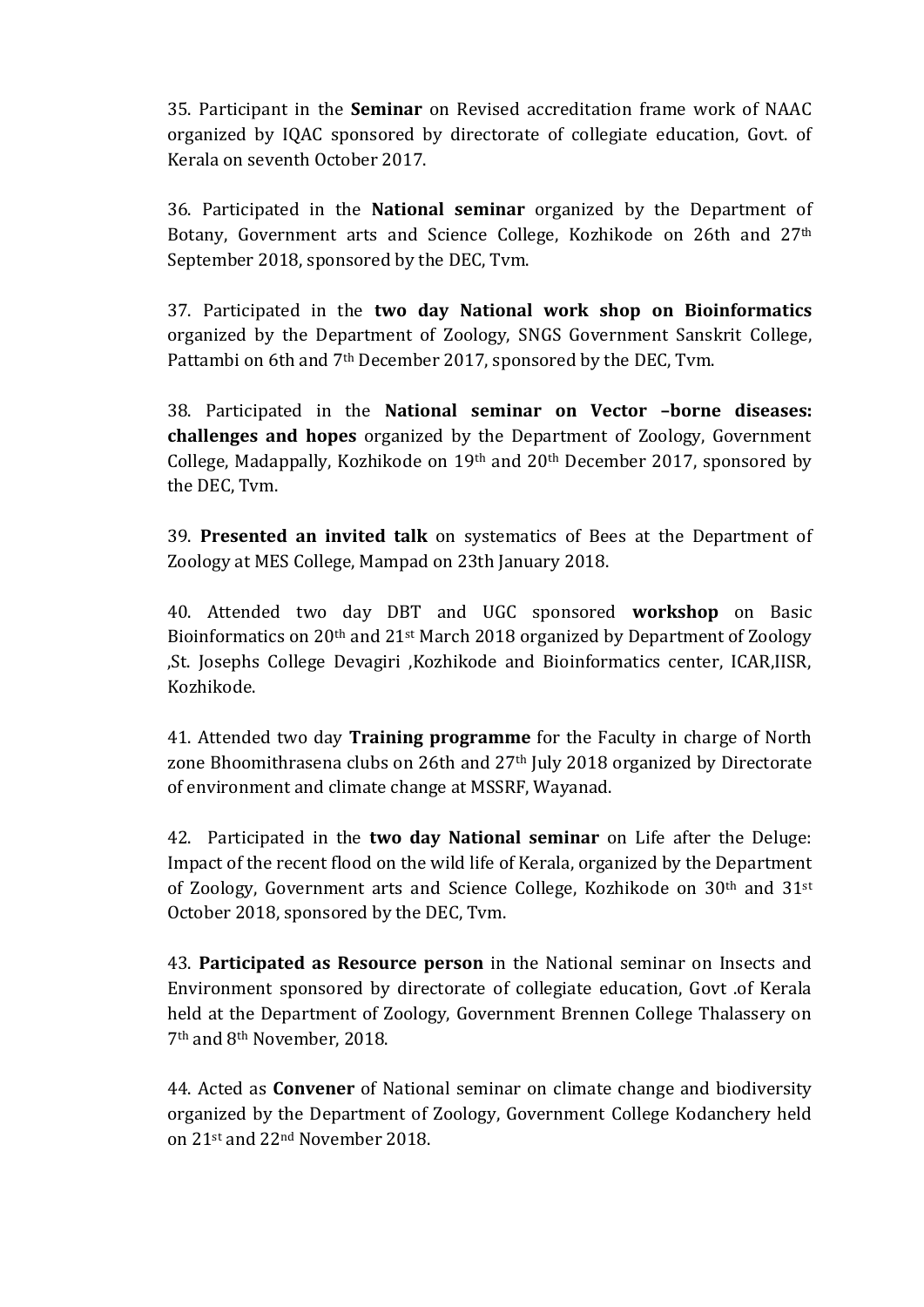45. Participated in the Nature **Education Camp** conducted by Wayanad social Forestry division at Thirunelly on 20thto 21stDecember 2018.

46. Participated in One day **Inter National seminar** on Exploring new horizons in medical research, organized by the Department of Zoology, KKTM Government College Pullut, Trissur on 17th January 2019, sponsored by the DEC, Tvm.

47. **Delivered a lecture** on Introduction to the World of BEES, their diversity and life on 10th January 2019 at Zamorin's Guruvayoorappan College, Kozhikode.

45. Attended one day National seminar on right wing formulation of education sector organized in connection with 61<sup>st</sup> annual conference of AKGCTA at Maharajas College Ernakulum on 22nd March 2019.

48. Attended one day **seminar** on Women in science in connection with National science day celebrations on 20<sup>th</sup> February 2020, at Government arts and Science College, Kozhikode.

49. Participated and **presented a paper** on bee taxonomy in the day national seminar on modern practices in animal taxonomy organized by PG and research department of Zoology, Maharajas College Ernakulum under the sponsorship of DCE, Govt of Kerala on 25<sup>th</sup> and 26<sup>th</sup> November 2019.

50. **Delivered a lecture on Biodiversity**. Climate change and sustainable development held at research department of Zoology, Government College Kasargod on 18th and 19th November 2019.

51. **Presented a paper** on Introduction to the bees of the world of Bees on 12th November 2019 at Baithul Izza arts and Science College.

52. Participated in the **refresher course** in Life Sciences conducted by UGC-HRDC, Calicut University from 18.10.2019 to 31.10.2019.

53.Participated as a **Recourse Person , the two day National Workshop** on Taxonomic Identification of Bees, organized by ENVIS Centre on Biodiversity(Fauna), Zoological Survey of India with center for Pollination studies (University of Kolkata),University of Agricultural sciences (Bangalore )and National center for biological sciences (Bangalore) on 2nd and 3rd march 2020.

54. Participated in the **National seminar**, psychological insights: a prelude to academic excellence and socialization organized by department of Languages, government college Kodanchery on 9th January 2020.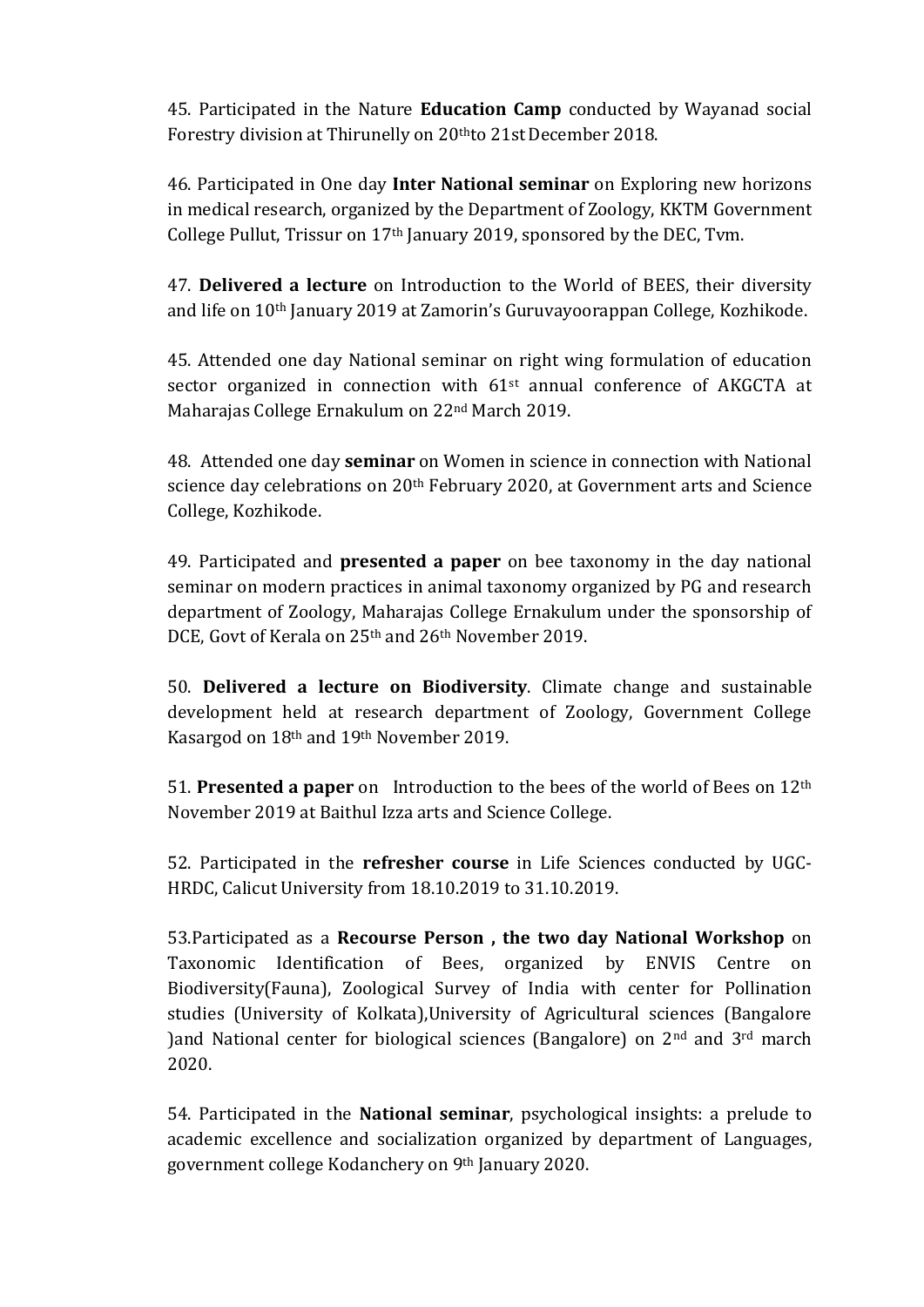55. Completed COVID 19 **awareness quiz** organized by IQAC, St. Josephs College Irinjalakuda, in association with department of Biotechnology and Department of Zoology during April 2020.

56. Attended the one week online **Faculty Development Program on Moodle** Learning Management System organized by Sinhgad institute of Technology Lonovala, Pune, Maharashtra in association with Spoken tutorial project, Indian Institute of Technology, Bombay .From 1st May 2020 to 6th may 2020.

57. Attended **Webinar** on online learning methods, organized by Sinhgad institute of technology, Lonavala, India on May 18th, 2020.

58. Attended One-week E Workshop on Research and publication ethics held at MES Mampad College ,Malappuram during 17-21August 2020.

59. Attended **International Webinar** on Perspective of Molecular Approaches in Entomology, organized by Shadpada entomology research lab, Department of Zoology Christ College Iringalakuda on S 17th, 2020.

60. Acted as a resource person for the E workshop Eco taxon under aegies of DBT-STAR College organized by the department of Zoology, St. Xavier's College for Women, Aluva on 7th November, 2020.

61. Attended the Two week Inter disciplinary Refresher course **Research Methodology and Data Analysis** organized by Teaching Learning Centre, Ramanujan College, University of Delhi, From 17 May 2021 to 31 May 2021.

62. Attended **Webinar** on Clinical Cytogenetics: Chromosomes to Genomics, organized by Department of Zoology, St. Thomas College, Kozhenchery on 14th June, 2021.

# **RESEARCH PAPERS PUBLISHED / COMMUNICATED**

- 1. A study of *Parahormius* Nixon (Hymenoptera :Barconidae) from India: T.C Narendran, K. Rajmohana , K.A. Karmaly and **T. Jobiraj** :Ecobios,Vol.1,No.1 **,2001**
- 2. Three new Species of Pteromalidae (Hymenoptera) form Kerala (India): T.C Narendran, K. Rajmohana, and **T. Jobiraj:** Uttar Pradesh j. Zool.21 (1):27-34, **2001**.
- 3. A new Species of *Ormyrus* West wood (Hymenoptera: Chalcidoidea: Ormyridae form Australia: T.C Narendran, K.A. Karmaly and **T. Jobiraj:** J. Adv. Zool.**2001**:22(1):15-17.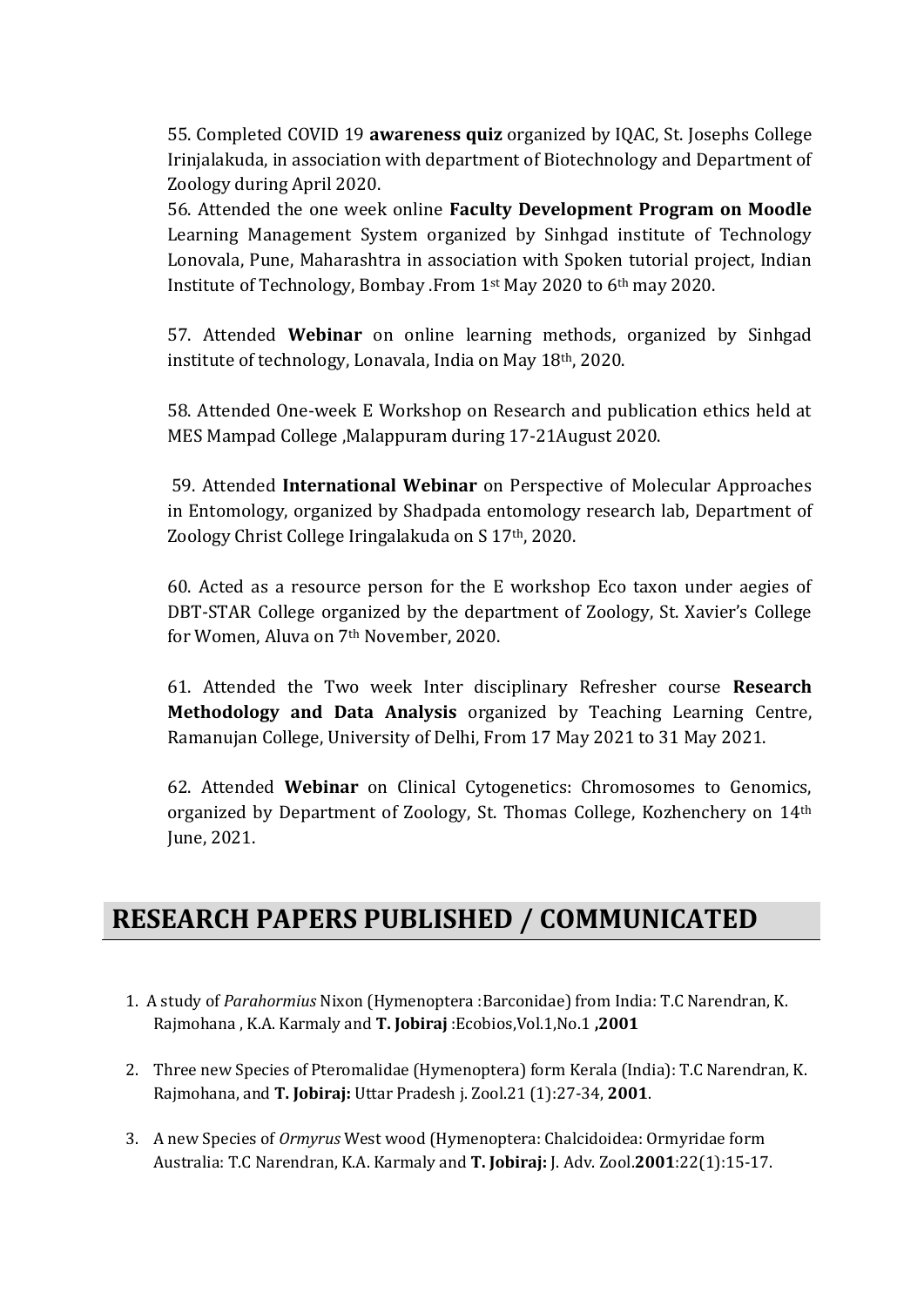- 4. A remarkable news species of Bee Genus *Halictus* Latreille (Hymenoptera: Apoidea: Halictidae) from India: T.C Narendran **T. Jobiraj** and Mohandas**:** J. Adv. Zool.**2000**:21(1):48-50.
- 5. A Taxonomy Study of *Foenotopus* species (Hymenoptera: Stephanidae) of Indian Subcontinent. T.C Narendran, K. Rajmohana, **T. Jobiraj** and K.A. Karmaly: J.Adv.Zool. **2001**: 22 (2): 81-88.
- 6. A new species, a new record of *Braunsapis* Michener (Hymenoptera: Apidae) from India: **T. Jobiraj;** Perspective on Biosystematics &Biodiversity: TCN Com. **2004**:527-538.
- 7. A revised Key to the world species of *Lisotrigona* Moure (Hymenoptera: Apoidea: Apidae) with description of a new species from India: **T.Jobiraj** and T.C.Narendran. Entomon 29(1):39-43 (**2004**).
- 8. Biodiversity of the Bees of Kodanchery; **Jobiraj.T;** Changing perspectives in Taxonomy and Systematics, Proceedings of the National seminar, Government Kodanchery ,**2014** pp. 31-37.
- 9. Morphological adaptations of Bees and key to identify the common Bee Genera of southern Western Ghats**: Jobiraj.T;** Proceedings of national workshop on the identification of bees wasps, beetles and bugs .**2015** pp51-53.
- 10. A key to the divisions of Apoidea, Families of Apiformes and genera of Apidae of India: **Jobiraj.T.** Mutualistic interactions between flowering plants and animals. Chapter 17pp308-317. Manipal University press. **2015**.
- 11. Diversity of Butterflies in Malabar wild life sanctuary, Kozhikode. **T.jobiraj** and Manjusha K.T, Proceedings of two day National Seminar, Biodiversity its concepts and concern, Providence Women's college **2015** pp7.
- 12. Preliminary study on diversity of Bee genera (Hymenoptera: Apoidea: Apidae) of Kodanchery. **T.jobiraj** and Manjusha K.T, Proceedings of two day National Seminar, Biodiversity its concepts and concern, Providence Women s college **2015** pp23.
- 13. The Bee fauna of Vanaparvam biodiversity park, Kerala, India (Hymenoptera: Apoidea): Sheeja. K and **Jobiraj.T**: International journal of agricultural sciences. **2017**. 1338-1341pp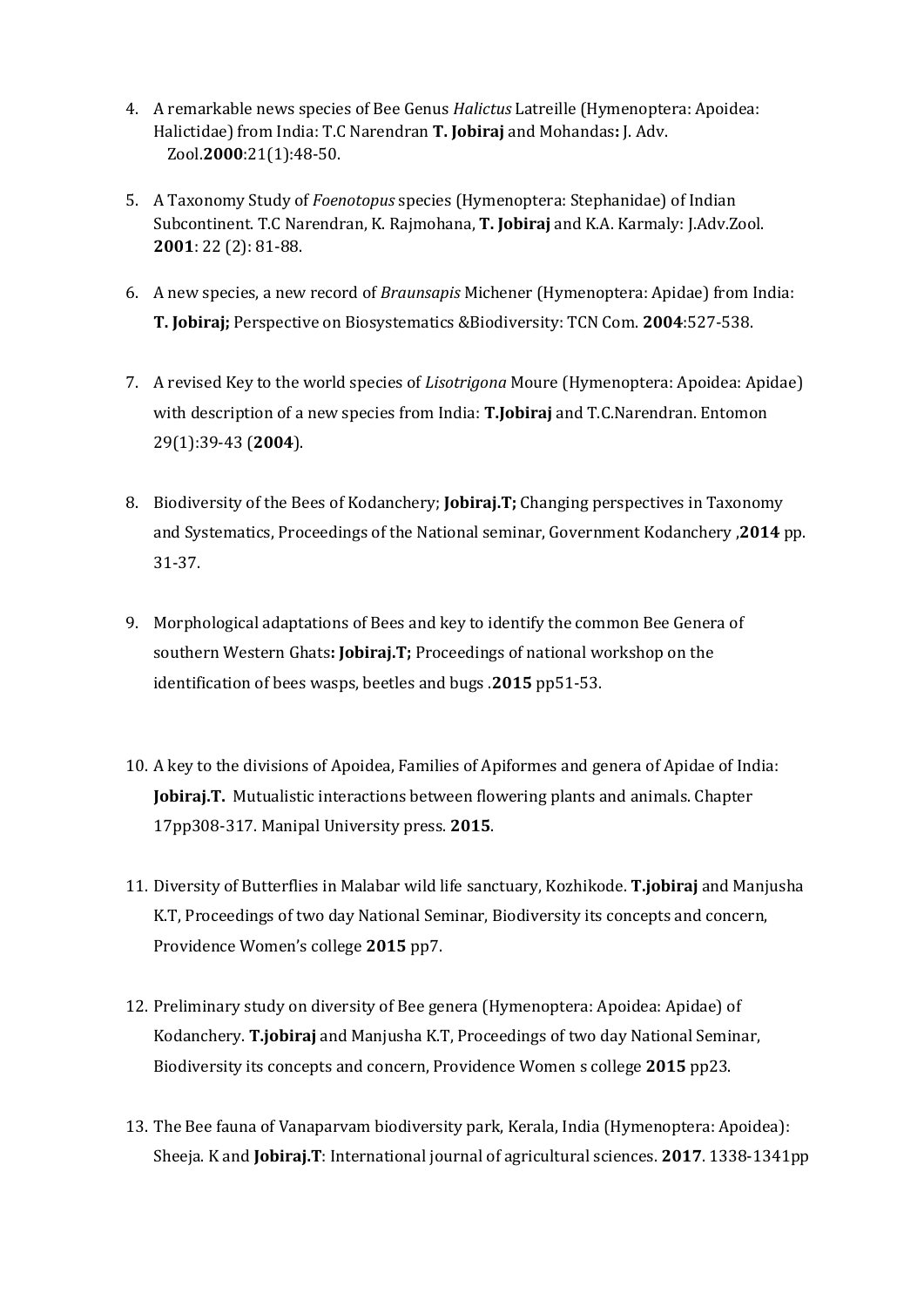- 14. Fish fauna diversity of Karamana River, Kerala, India. Jancy rani A K and **Jobiraj (2017**). Advances in aquaculture and fisheries Management. ISSN 9424- 2933 Vol.4 (2) pp. 280- 285.
- 15. New records of *Xylocopa* (Hymenoptera: Apidae: Xylocopinae) from Dumna nature park, Jabalpur, India. Altaf Hussain Sheikh, **Jobiraj .T**, Mansoor Majeed Lone and Zubair Azad. International Journal of Current Advanced Research. **2017**. 6541 -6543pp.
- 16. On an account of Sphecidae (Hymenoptera : Insecta ) from Dumna Nature Park , Jabalpur, India. Altaf Hussain Sheikh, Moni Thomas, Rita Bhandari, **Jobiraj.T**. National Journal of Multidisciplinary Research and Development. **2017**. 286-288.
- 17. New records of the bee genus *Gnathonomia* Pauly (Hymenoptera: Apoidea: Halictidae) from Kerala. Manjusha k.t and **Jobiraj. T.** J.Appl.Zoool.Res **(2017)**28(2):216-218**.**
- 18. New record of *Leconomia brevipes* from India with a check list of Nominid bees (Apoidea: Halictidae: Nomiinae) from Kerala. K.T. Manjusha and **T.Jobiraj.** j.Exp.Zool.India. Vol.21, No.2, pp.897-900, **2018.**
- 19. Taxonomic study of Ants (Formicidae: Hymenoptera) fauna of Dumna Nature park, Jabalpur, Madhya Pradesh, India. Altaf Hussain Sheikh, Mudasar Manzoor, Younis Ahammed Rathor and **Jobiraj.T**. J.ent.Res. 43(2):203-212(**2019**).
- 20. Study of Nomiinid Bees (Apiformes: Halictidae) of Kerala. Manjusha K. T and **Jobiraj. T**. Biota a compendium of research papers UGC, HRDC, University of Calicut .**2019**.
- 21. Diversity of Non –Apis bees in rice ecosystems a case study from Kerala. Bijoy. C, Rajmohana .K, Jobiraj .T and Gnanakumr. M. Envis Newsletter, ZSI, Kolkata. Vol.No.25 (1- 4): March 2019.
- 22. Nectar robbing by a short –tongued bee (*Hoplonomia sp*. Halictidae) manipulates the Structure of *Leucas aspera* (Lamiaceae) flowers and keeps its crucial pollinators away. Sangeetha Varma *et al and* **Jobiraj.T.** Oikos. **2019.**
- 23. Taxonomy of bees (Hymenoptera: Apoidea: Apiformes) at North Nilambur forest, Edavanna Range, Kerala. **Jobiraj. T** and Manjusha K. T. Perspectives in Life sciences. 216- 224pp UGC-HRDC, Calicut University. **2019.**
- 24. Butterflies (Lepidoptera) of Thusharagiri, Kerala, India. **T. Jobiraj**, K.T. Manjusha and C. Susanth Kumar. Entomon 45 (2): 155-160, **2020**.
- 25. A check list of bees (Insecta: Hymenoptera: Apoidea) of Kerala. Anju Sara Prakash, **Jobiraj.T** and Bijoy .C. Entomon. **2020** – 45(3):189-200,**2020.**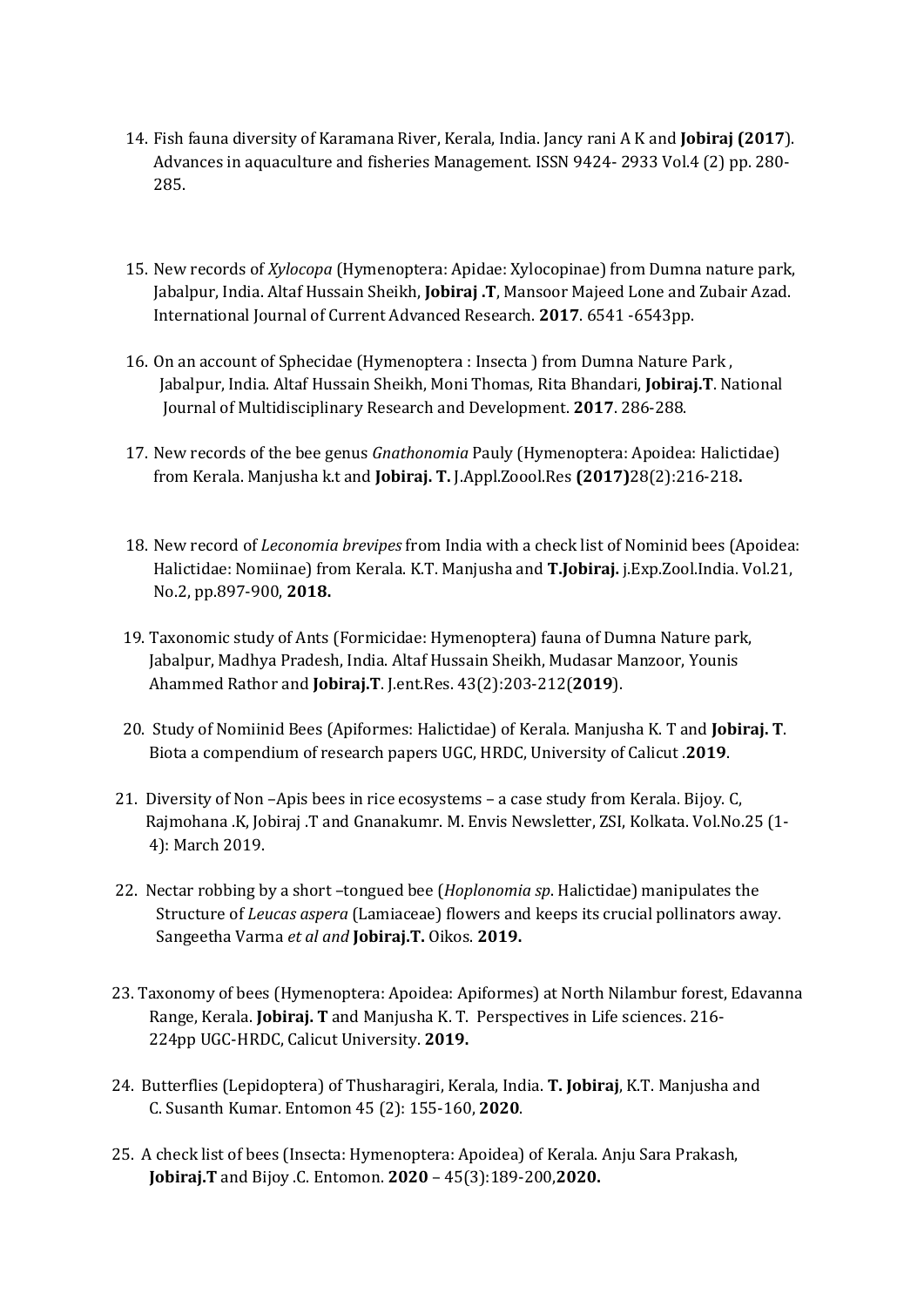### **ONLINE COURSES COMPLETED**

- 1. Introduction to human Behavioural Genetics. Coursera. University of Minnesota. 23/07/2020.
- 2. Introduction to Psychology. Coursera. Yale University. 23/07/2020.
- 3. DNA decoded. Coursera. McMaster University. 25/07/2020.

#### **RESEARCH SCHOLARS AND RESEARCH ACTIVITIES**

- 1. **Sheeja. K**. Alpha level systematics of Halictine bees (Apoidea: Apiformes: Halictinae) in Kerala, South India – **Bharathiar University** Coimbatore **– Thesis submitted**.
- 2. **Jancy Rani A. K**. Study on the level of heavy metals and diversity of planktons and fish in karamana river, Thiruvananthapuram district, Kerala, India.- **Bharathiar University**, Coimbatore – **Thesis submitted**.
- 3. **Manjusha K .T**. Biosystematics of Bees (Apoidea: Halictidae: Nomiinae) of Kerala, India. -**Bharathiar University** Coimbatore –**Ph.D. Awarded,2020**
- 4. **Athira T. R**. understanding the interaction between shore birds and their prey with emphasis on their foraging behaviour in selected stop over sites .Full time (CSIR-JRF) Government College Madappally, **University of Calicut**.
- 5. **Joice Tom J.** Taxonomy and diversity of Ant fauna (Hymenoptera: Formicidae) of Malabar Wildlife Sanctuary, Kerala, India. Government College Madappally, **University of Calicut.**
- 6. **Shifa C.T.** Population Dynamics, Prey Preferences and human induced threats to Habitats of Kingfishers and Mitigation Strategies. **University of Calicut.**
- 7. **Evaluated Ph.D thesis of Kiran kumar.E, MG University 2021**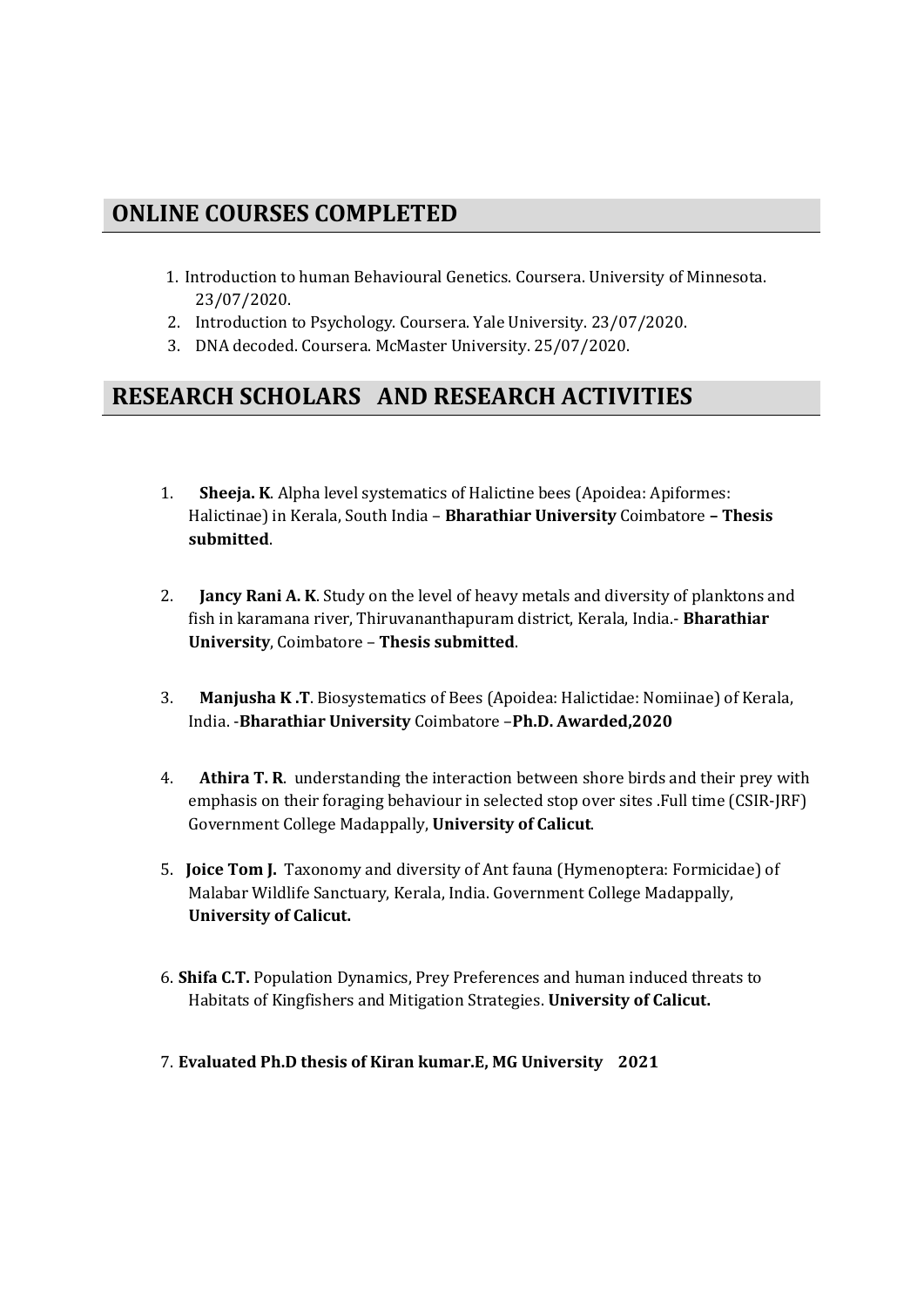### **RESEARCH PROJECTS (MAJOR)**

Taxonomy, phylogeny, and conservation of leaf cutter bee pollinators of India – under all India coordinated projects on capacity building in taxonomy (**AICOPTAX)** programme, Of the ministry of environment, forest and climate change. **47, 23,980/-** rupees. **May 2019**. **Co- investigator**.

### **QUESTION PAPER SETTING**

**2021**.10/08/2021. B.Sc. Zoology, Sixth Semester, 2021.Kannur University.

 **<sup>2020</sup>**.07/10/2020. B.Sc. Zoology Third semester, March 2020.St.Joseph's College, Devagiri (Autonomous).

**2020**. 17/02/2021. B.Sc. Zoology Fourth semester, April 2021. St. Joseph's College, Devagiri (autonomous).

**2020**. 18/11/2020. B.Sc. Zoology Fourth semester, March 2021. Farook College (autonomous).

**2020**. 04/01/2020. B.Sc. Zoology six semester, March 2020. Farook College (autonomous).

**2019**. 29/11/2019. UG –second Semester March 2020. Kannur University.

**2019**. 19/08/2019. Fifth semester UG -2019. St. Josephs College, Devagiri (Autonomous).

**2019**. 22/07/2019. B.sc Degree programme, Farook College (Autonomous)

**2019**. 16/01/2019. Fourth semester UG -2019. St. Josephs College, Devagiri (Autonomous).

**2019.** 15/01/2019. Sixth semester UG -2019. St. Josephs College, Devagiri (Autonomous).

 **2019**. 30/01/2019. Second semester UG -2019. St. Joseph's College, Devagiri (Autonomous).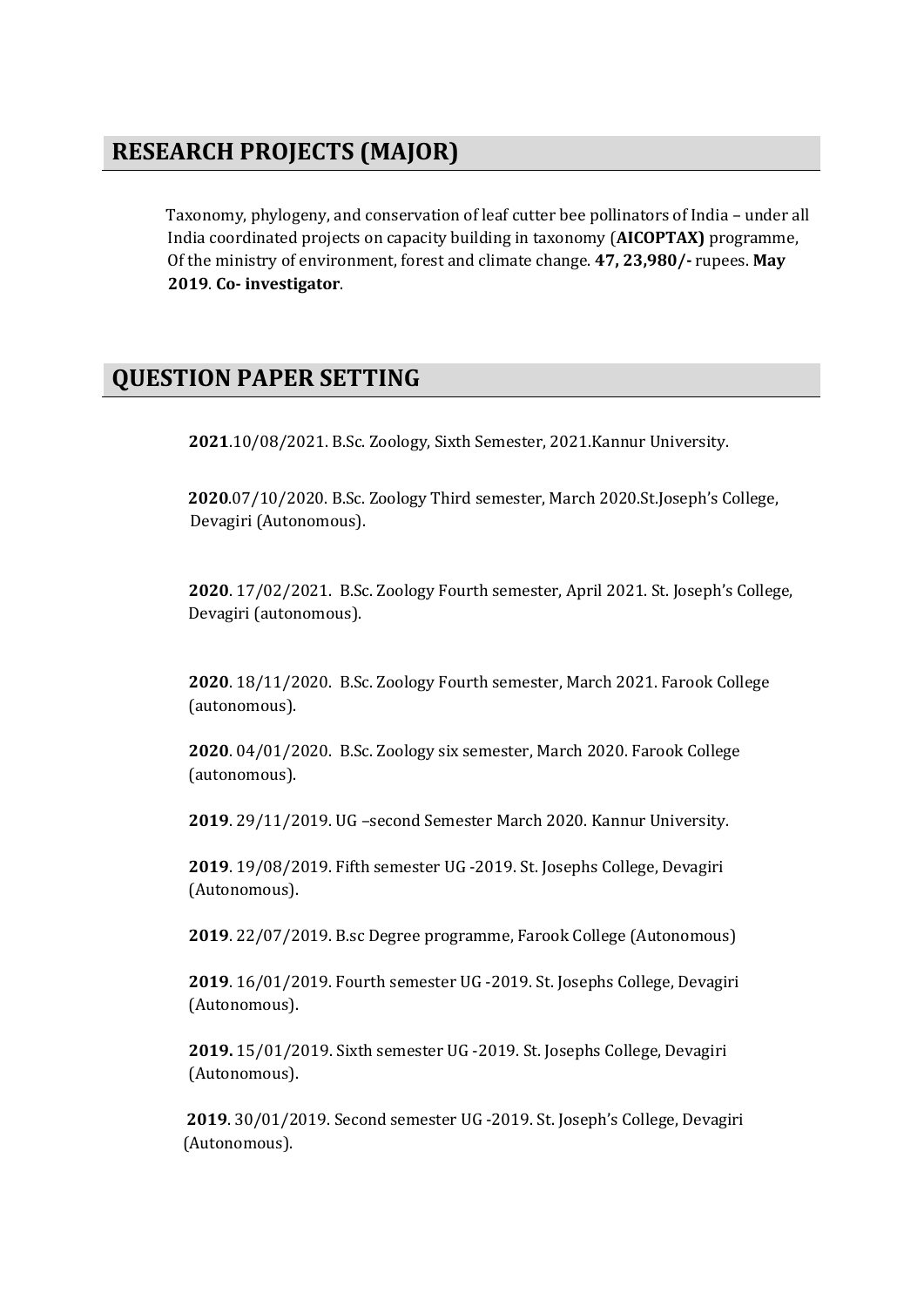**2018**.04/09/2018. B.Sc. degree Programme November 2018. Farook College (Autonomous).

**2018**. 04/08/2018. Second semester UG – May 2018. St. Joseph's college Devagiri (Autonomous).

**2018**. 19/01/2018. Sixth semester B.Sc. 2018. MES College, Mampad (Autonomous).

**2017**. 15/12/2017. B.Sc. degree programme march 2018. Farook College (Autonomous).

**2017**. 30/08/2017. Fifth semester UG October 2017. St. Josephs College Devagiri. (Autonomous).

**2017**. 07/10/2017. First semester UG October 2017. St. Josephs College Devagiri. (Autonomous).

**2017**. 20/01/2017. Sixth semester B.sc Zoology, Core. Examination 2017. University of Kerala, Thiruvananthapuram.

# **UG/PG PROJECT GUIDED**

2020-2021. A Preliminary Assessment of Avian Diversity of Vanaparvam Biodiversity Park, Kakkavayal, Kozhikode.

2019-2020. A survey of butterflies (Lepidoptera) of Thusharagiri. B.Sc. Zoology, Government College Kodanchery.

2018-2019. Diversity of butterflies (Lepidoptera) at mangroves of Koyilandi. B.Sc. Zoology, Government College Kodanchery.

2018-2019. Taxonomy and diversity of bee genera (Hymenoptera: Apoidea: Apiformes) at Balussery. Adarsh V C. M.Sc. Zoology, S.N College Alathur.

2017-2018. Diversity of Moths (Lepidoptera) in the Government College Kodanchery. B.sc Zoology, Government College Kodanchery.

2017-2016. Biodiversity of grass hoppers (Orthoptera: Acridoidea: Acrididae) at Kodanchery Government College Campus. B.Sc. Zoology, Government College Kodanchery.

2016-2015. A study of fish diversity of Thusharagiri. B.Sc. Zoology, Government College Kodanchery.

2014-2015. Aquatic insect diversity (Arthropoda: Insecta) in Thusharagiri and adjoining areas. B.Sc. Zoology, Government College Kodanchery.